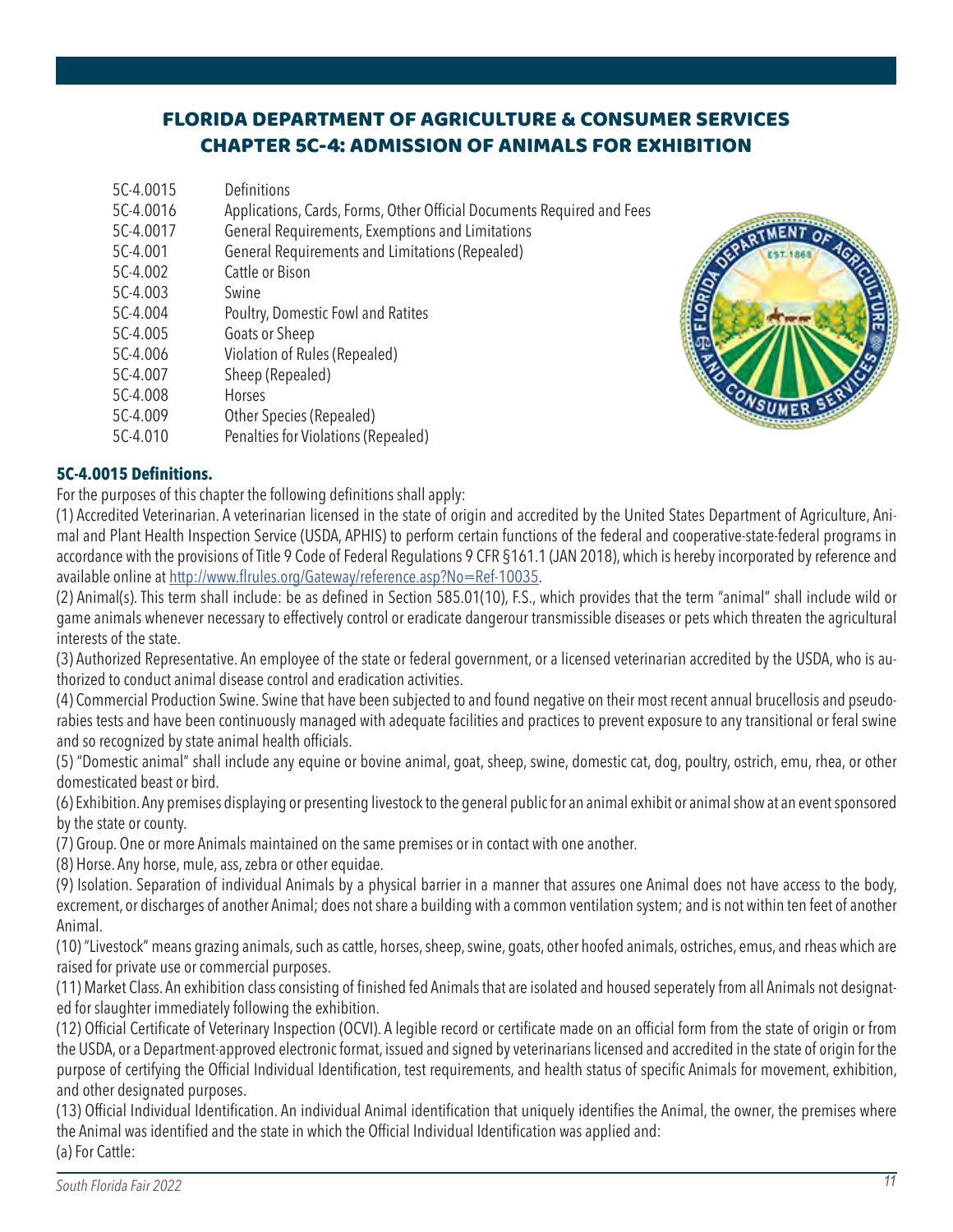1. Is approved by the United States Department of Agriculture in accordance with 9 C.F.R. §86.4(a)(1) (2013), as incorporated in Rule 5C-31.006, F.A.C.; or

2. Is submitted to and verified by the Department as meeting the requirements for Official Individual Identification such that state officials can determine the herd in which the Animal was officially identified.

(b) For Livestock Other than Cattle:

1. Tattoos and registered brands such as ear, tail-web or flank tattoos, breed registration tattoos when accompanied by breed registration papers; or an official breed registration brand when accompanied by a brand registration certificate;

2. Official leg or wing bands for poultry;

3. Color digital images or notarized color photographs of the Animal, signed by an Accredited Veterinarian; or

4. Implanted electronic chips with a unique number that is recorded in a single, central database.

(14) Official test. A test conducted by a method approved by Department rules for the specific disease and Animal species.

(15) Poultry, Domestic Fowl or Ratites. Chickens, turkeys, quail, pheasants, chukars, peafowl, guineas, ratites (limited to ostriches, emus and rheas) and waterfowl that are propagated or maintained for commercial or breeding purposes.

(16) Segregated. To maintain a Group of Animals separate from another Group of Animals in such a manner as to prevent physical contact between Animals of the two Groups.

Rulemaking Authority 585.002(4), 585.08(2), 585.145(2) FS. Law Implemented 585.08(2)(a), 585.145(1), (2) FS. History–New 1-19-95, Amended 6-4-95, 6-21-06, 2-19-14, 11-21-18.

# **5C-4.0016 Applications, Cards, Forms, Other Official Documents Required and Fees.**

(1) USDA. Equine Infectious Anemia Laboratory Test VS Form 10-11 (MARCH 2014). An official USDA, APHIS, VS form required for submitting samples and reporting results of Equine Infectious Anemia (EIA) tests. Equine Infectious Anemia Laboratory Test VS Form 10-11 (MARCH 2014) is hereby incorporated by reference and can be found online at http://www.flrules.org/Gateway/reference.asp?No=Ref-10036. (2) Division.

(a) Official Certificates of Veterinary Inspection (OCVI). These certificates are provided only to Florida-licensed Accredited Veterinarians and may be obtained as provided in subparagraph 5C-4.0016(2)(a)1., F.A.C. Depending on species and purpose (sale or movement), the following are Florida-recognized OCVIs:

1. Official Certificate of Veterinary Inspection, FDACS-09000 Rev. 06/17; for use with all species, in association with movement or sale. Cost is \$65 per book of 25 certificates. Official Certificate of Veterinary Inspection, FDACS-09000 Rev. 06/17 is incorporated by reference in Rule 5C-24.003, F.A.C.

2. Official Equine Certificate of Veterinary Inspection, FDACS-09002 Rev. 04/17; for use with equine, in association with movement or sale. Cost is \$65 per book of 25 certificates. Official Equine Certificate of Veterinary Inspection, FDACS-09002 Rev. 04/17 is incorporated by reference in Rule 5C-24.003, F.A.C.

(b) Equine Interstate Passport Card, FDACS-09207 Rev. 08/18 is incorporated by reference in subsection 5C-3.003(5), F.A.C., is an official card provided by the Department to the Horse owner, which certifies the existence of an official negative EIA test within the previous 12 months and a valid Florida Official Equine Certificate of Veterinary Inspection for interstate movement for exhibition purposes in states which accept the card. The document is valid for six (6) months provided the conditions in paragraphs 5C-3.003(5)(a)-(f), F.A.C., are met. The Equine Interstate Passport Card is not acceptable for change of ownership purposes. It may be applied for by submitting an Application for Equine Interstate Passport Card, FDACS-09219 Rev. 12/09, to the Division with the associated fee of \$15.00 for the first equine and \$5.00 for each additional equine on the same application. Application for Equine Interstate Passport Card, FDACS-09219 Rev. 12/09 is incorporated by reference in paragraph 5C-3.003(5)(e), F.A.C.

(c) Negative EIA Test Verification Card, FDACS-09160 Rev. 08/18, is an official document provided by the Department to the Horse owner to show proof of a negative EIA test within the previous 12 months, for purposes other than change of ownership. The document is valid for 12 months from the date the blood was drawn and is renewable annually with an associated fee of \$5.00 per application (Card). The Negative EIA Test Verification Card may be applied for by submitting the Application for Negative EIA Test Verification Card, FDACS-09206 Rev. 10/05. Negative EIA Test Verification Card FDACS-09160 Rev. 08/18 is hereby incorporated by reference and can be found online at http://www.flrules.org/ Gateway/reference.asp?No=Ref-10037. Application for Negative EIA Test Verification Card, FDACS-09206 Rev. 10/05 is hereby incorporated by reference and can be found online at http://www.flrules.org/Gateway/reference.asp?No=Ref-10038.

(d) Equine Event Extension, FDACS-09051 Rev. 03/06, an official document provided by the Department to the Horse owner, which certifies the existence of an official negative EIA test within the previous 12 months and a valid Florida Official Certificate of Veterinary Inspection. Equine Event Extension, FDACS-09051 Rev. 03/06 is incorporated by reference in subsection 5C-3.003(5), F.A.C. The document is valid for six (6) months provided the conditions in paragraphs 5C-3.003(5)(a)-(f), F.A.C., are met. It may be applied for by submitting the Application for Equine Event Extension, FDACS-09078 Rev. 09/17, to the Division as referred to in subsection 5C-3.003(5), F.A.C., with the associated fee of \$10.00 for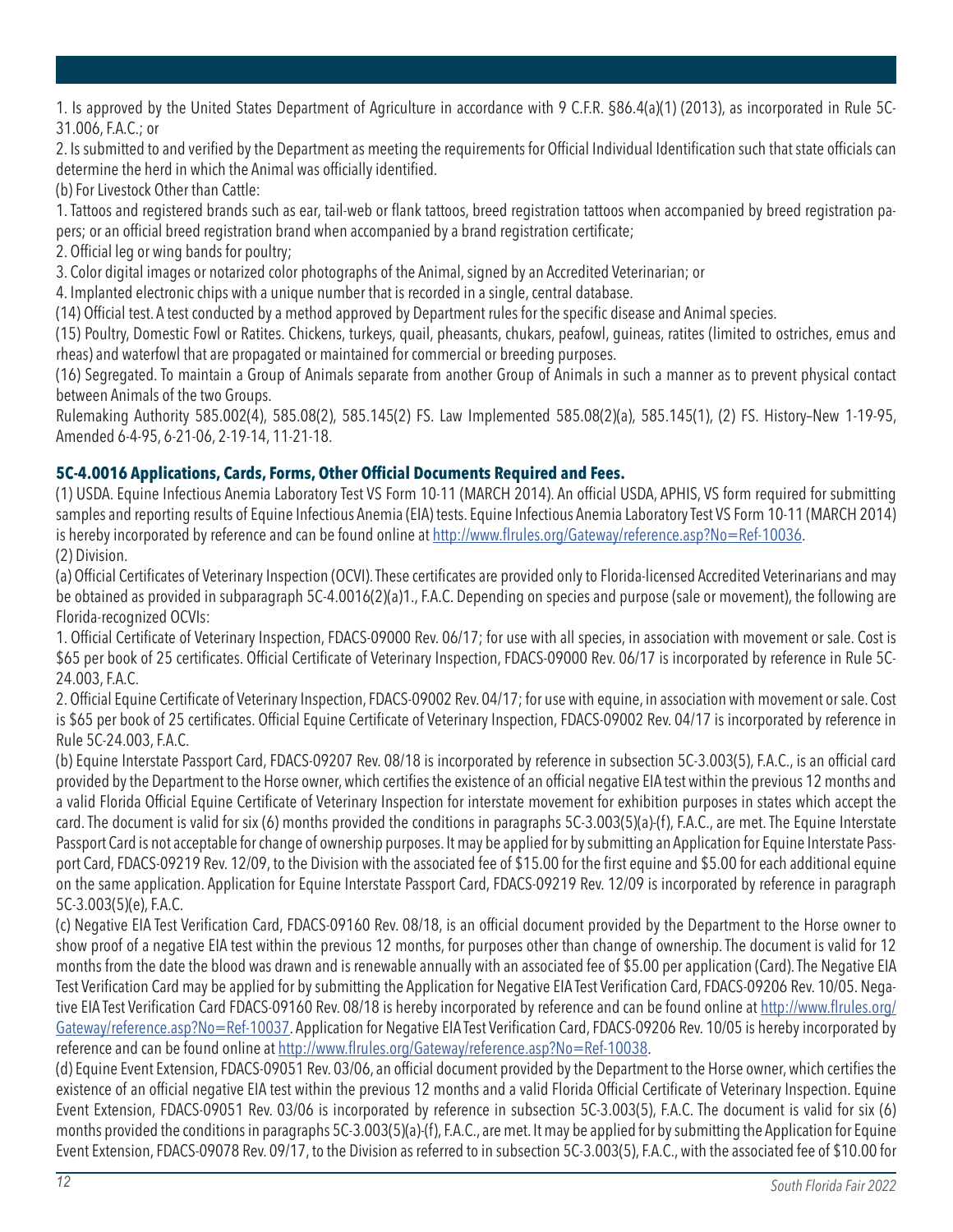the first equine and \$5.00 for each additional equine on the application: Application for Equine Event Extension, FDACS-09078 Rev. 09/17, is hereby incorporated by reference in paragraph 5C-3.003(5)(e), F.A.C.

Rulemaking Authority 585.002(4), (5), 585.08(2)(a), 585.145(2) FS. Law Implemented 585.08(2)(a), 585.145(1), (2) FS. History–New 6-21-06, Amended 11-21-18.

### **5C-4.0017 General Requirements, Exemptions and Limitations.**

(1) Official Certificate of Veterinary Inspection (OCVI) Required. Animals presented for exhibition purposes in Florida, unless specifically exempted, must be accompanied by an OCVI issued by a veterinarian accredited in the state of origin.

(a) The OCVI must be complete including the breed, sex, and registration number, and the Official Individual Identification of each Animal.

(b) Results of a specific test requirement or herd accreditation, certification or validation number for each Animal must be recorded on the OCVI with the date of the test or herd accreditation, certification or validation.

(2) Expiration of Required OCVI.

(a) For Florida-origin Animals an OCVI is valid for 90 days from the date of issue; or until the expiration date of any required tests, whichever is the earliest date.

(b) For Animals imported into Florida for exhibition purposes only, the OCVI is valid for 30 days, except that, for an equine imported into Florida using a current Equine Interstate Passport Card, FDACS-09207 Rev. 07/05, or equivalent from the state of origin signed by the State Veterinarian or chief animal health official, the OCVI will be extended to the date of expiration of the Equine Interstate Passport Card or its equivalent of the state of origin.

(3) Exemption to Required OCVI. An OCVI is not required for Animals originating in Florida and entered in Market Classes provided that Animals are Segregated from other Animals and the pens are occupied only by the Animals in a Market Class. Pens used for Market Classes must not be reused until after cleaning and disinfecting.

(4) Inspection Required. Prior to immediate acceptance at an exhibition, all animals presented for exhibition must be visually inspected by an Authorized Representative for:

(a) The required Official Individual Identification of the Animal; and

(b) Clinical signs of disease including, but not limited to: caseous lymphadenitis, blisters/ulcers around the mouth, nostrils, coronary band, pinkeye, pox, scabies, lice, ringworm, atrophic rhinitis, or multiple warts that are clearly visible; and

(c) Evidence of compliance with Animal tests and OCVI requirements, where required.

(5) Animals Rejected for Exhibition.

(a) Any Animal in noncompliance with Animal tests and OCVI requirements, or

(b) Any Animal not meeting the Official Individual Identification requirements, or

(c) Any Animal which is suspected of having or showing clinical signs of dangerous transmissible, contagious or infectious disease on visual inspection, or any Animal which is known to be exposed to such diseases must be:

1. Immediately withdrawn from exhibition and returned to the place of origin, or

2. Examined by a Florida-licensed Accredited Veterinarian at the owner's expense within 24 hours, who certifies by a signed, written statement, that the Animal is free of dangerous transmissible, contagious or infectious disease and pests.

Rulemaking Authority 585.002(4), 585.08(2)(a), 585.145(2) FS. Law Implemented 585.08(2)(a), 585.145(1), (2) FS. History–New 6-21-06, Amended 10-17-18.

### **5C-4.001 General Requirements and Limitations.**

Rulemaking Authority 585.002(4), 585.08(2)(a), 585.145(2) FS. Law Implemented 585.08(2)(a), 585.145(1), (2) FS. History–New 7-1-71, Amended 8-7-77, 9-30-80, Formerly 5C-4.01, Amended 4-17-89, 1-19-95, 6-4-95, Repealed 6-21-06.

### **5C-4.002 Cattle or Bison.**

(1) OCVI Required.

(a) Florida-origin cattle or bison moved for exhibition must be accompanied by an OCVI dated not more than 90 days prior to exhibition.

(b) Cattle or bison imported from other states for exhibition must be accompanied by an OCVI dated not more than 30 days prior to exhibition. (2) Test or Certification Required.

(a) Tuberculosis.

1. Florida-origin cattle or bison may be entered for exhibition without a tuberculin test.

2. Imported dairy cattle may be entered for exhibition provided they have a negative caudal fold tuberculin skin test within 60 days prior to the date of the exhibition; except that, dairy cattle from an Accredited Herd as defined in Bovine Tuberculosis Eradication, APHIS 91-45-011 (Jan. 2005) and originating in Tuberculosis-Free States, are exempt from this test requirement. Bovine Tuberculosis Eradication, APHIS 91-45-011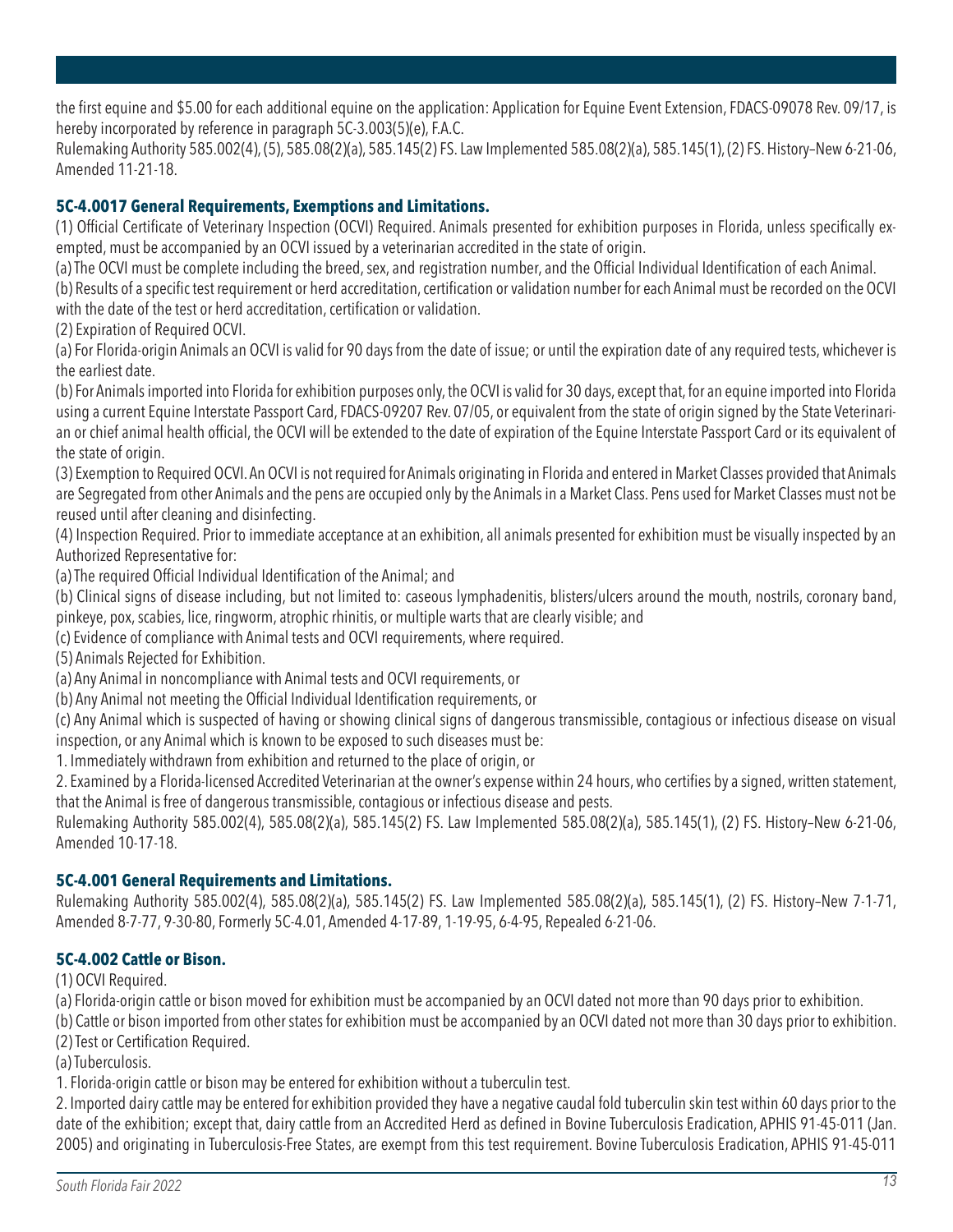(Jan. 2005) is hereby incorporated by reference and available online at http://www.flrules.org/Gateway/reference.asp?No=Ref-10086.

3. Imported beef cattle or bison may be entered for exhibition without a negative caudal fold tuberculin skin test provided they originate from Accredited Tuberculosis-Free States or Herds. Otherwise, they must meet the requirements in subparagraph 5C-4.002(2)(a)2., F.A.C. (b) Brucellosis.

1. Test Required. Cattle or bison, six (6) months of age or older, must have evidence of a negative brucellosis test within 30 days prior to the date of exhibition.

2. Exemption from Required Brucellosis Test.

a. Steers and spayed heifers; and

b. Cattle or bison originating from a Certified Brucellosis-Free Herd as defined in 9 CFR §78.1 (JAN 2018), which is hereby incorporated by reference and available online at http://www.flrules.org/Gateway/reference.asp?No=Ref-10040, or a Brucellosis Class Free State or Area which when certified, the OCVI must show the certified herd number and the date of the last herd certification test; and

c. Cattle or bison from non-quarantined herds originating from Class A State or Area provided that the cattle are under 18 months of age. Rulemaking Authority 585.002(4), 585.08(2)(a), 585.145(2) FS. Law Implemented 585.08(2)(a), 585.145(1), (2) FS. History–Amended 7-25- 66, 11-15-67, 1-1-70, 7-1-71, 9-1-72, 8-7-77, 8-8-79, 9-30-80, 6-26-83, Formerly 5C-4.02, Amended 4-17-89, 1-19-95, 6-21-06, 11-21-18.

# **5C-4.003 Swine.**

(1) OCVI Required.

(a) Swine for exhibition must be accompanied by an OCVI dated not more than 90 days prior to presentation for exhibition.

(b) Swine imported for exhibition must comply with the importation requirements set forth in Rule 5C-3.007, F.A.C.

(2) Tests or Certification Required for Breeding Swine.

(a) Brucellosis.

1. Swine imported for exhibition must comply with the importation requirements set forth in Rule 5C-3.007, F.A.C., Florida origin swine six (6) months of age or older must be negative to an official test for brucellosis within 90 days prior to exhibition, or

2. Originate from a Validated Brucellosis-Free Swine herd as defined in 9 CFR §78.1 (JAN 2018), which is incorporated by reference in Rule 5C-4.002, F.A.C., or

3. Originate from a Commercial Production Swine Herd as defined in subsection 5C-4.0015(4), F.A.C.

(b) Pseudorabies. Swine imported for exhibition must comply with the importation requirements set forth in Rule 5C-3.007, F.A.C. Florida origin swine six (6) months of age or older must be negative to an Official Test for pseudorabies within 90 days prior to exhibition, or

1. Originate from a Qualified Pseudorabies-Free Herd as defined in 9 CFR §85.1 (JAN 2018), which is incorporated by reference and available online at http://www.flrules.org/Gateway/reference.asp?No=Ref-10043, or

2. Originate from an Approved Commercial Production Swine Herd as defined in Rule 5C-21.018, F.A.C.

(3) Exemptions. Swine for exhibition as Market Class swine are exempt from the OCVI and test requirements provided that all swine in the class go directly to slaughter following the exhibition.

(4) Isolation. Breeding swine returning to the farm from exhibitions must be Isolated from other swine for at least 30 days before being returned to the herd. Breeding swine for exhibition must be maintained in Isolation between exhibitions or move directly between exhibitions. Rulemaking Authority 585.002(4), 585.08(2)(a), 585.145(2) FS. Law Implemented 585.08(2)(a), 585.145(1), (2) FS. History–New 3-21-64, Amended 6-20-68, 1-1-71, 3-1-72, Formerly 5C-4.03, Amended 4-17-89, 1-19-95, 6-21-06, 11-21-18.

# **5C-4.004 Poultry, Domestic Fowl or Ratites.**

(1) OCVI Required. An OCVI is required for Poultry, Domestic fowl or Ratites for movement into Florida, but not specifically for exhibition. However, Poultry, Domestic fowl or Ratites presented for exhibition without an OCVI, must be inspected as provided in subsection 5C-4.0017(4), F.A.C. (2) Test or Certification Required. All poultry or domestic fowl entered for exhibition must originate from Pullorum-Typhoid Clean flocks or hatcheries, as provided in 9 CFR §145 (Jan. 2018) and §147 (Jan. 2018), or have a negative pullorum-typhoid test within 90 days prior to exhibition. 9 CFR §145 (Jan. 2018) and §147 (JAN 2018) are hereby incorporated by reference and available online at http://www.flrules.org/ Gateway/reference.asp?No=Ref-10045.

Rulemaking Authority 585.002(4), 585.08(2)(a), 585.145(2) FS. Law Implemented 585.08(2)(a), 585.145(1), (2) FS. History–Amended 4-20- 67, 4-18-84, 4-4-85, Formerly 5C-4.04, Amended 6-21-87, 4-17-89, 1-19-95, 6-4-95, 6-21-06, 11-21-18.

# **5C-4.005 Goats or Sheep.**

### (1) OCVI Required.

(a) Florida-origin goats or sheep presented for exhibition must be accompanied by an OCVI dated not more than 90 days prior to presentation, except lamb or kids less than three months of age and accompanied by their dam.